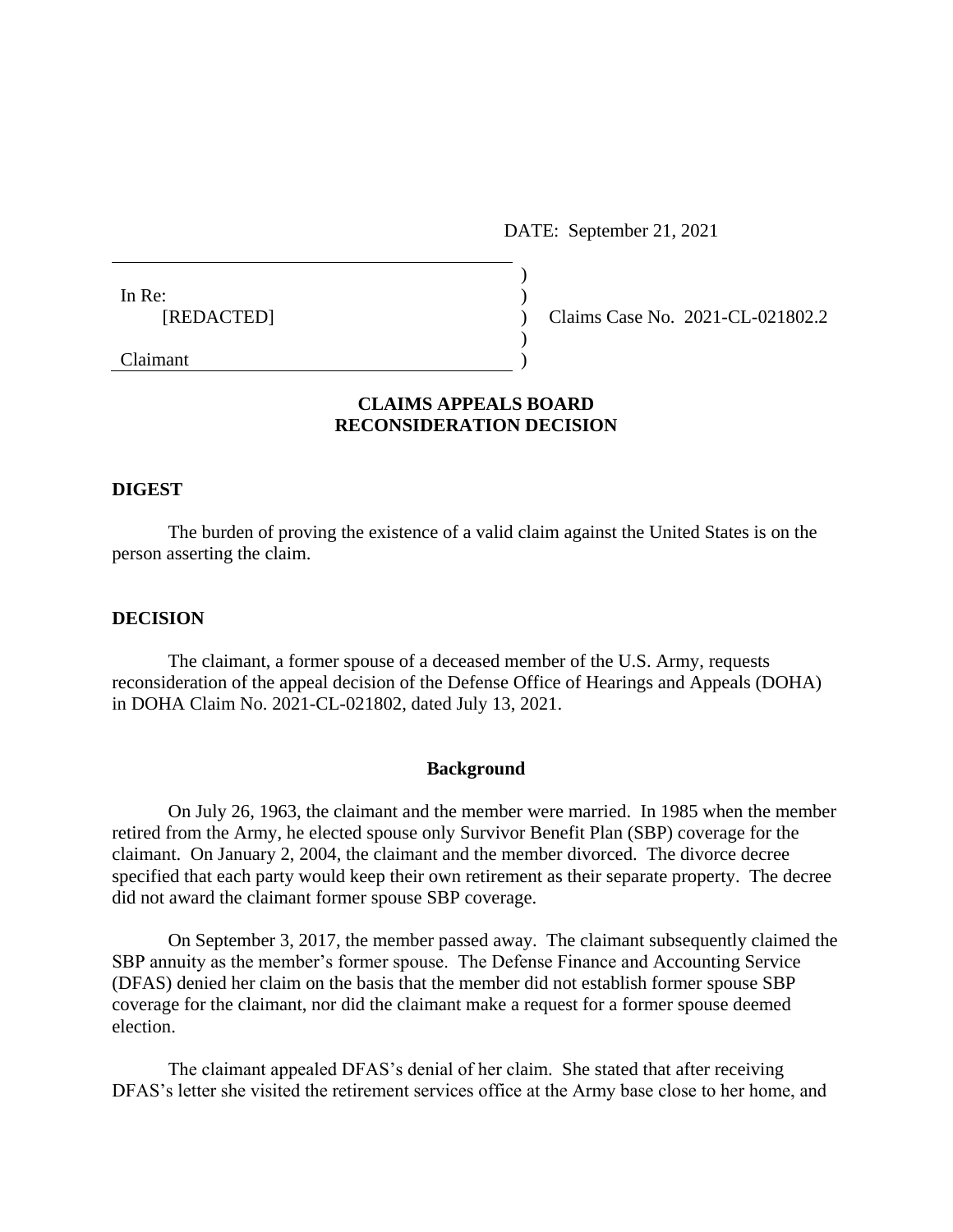was told that the member never changed his SBP beneficiary after the divorce and he continued to pay SBP premiums for the coverage under he reached paid-up status in 2015. In the DOHA appeal decision, the attorney examiner upheld DFAS's denial of the claim for the SBP annuity. He explained that an election for former spouse SBP coverage, whether voluntary, ordered, or deemed, had to have been received by DFAS within one year date of the divorce.

In her request for reconsideration, the claimant states that her ex-husband never changed his SBP beneficiary and continued to pay SBP premiums to cover her. She maintains that if her ex-husband did not intend to continue SBP coverage for her, he would have replaced her as his beneficiary with his children. She further states that she was married to the member for over 40 years, of which 24 years she spent with him while he was in the military, including his service during the Vietnam War. She has a small pension from the state and needs the SBP annuity.

#### **Discussion**

Claims against the government may be allowed only for expenses authorized by statute or regulation. *See* DOHA Claims Case No. 2021-CL-021205.2 (June 30, 2021). Therefore, DOHA must render decisions based on applicable statutes, regulations, and our prior administrative decisions.

The SBP, set out in 10 U.S.C. §§ 1447-1455, is an income maintenance program for the survivors of deceased members of the uniformed services. Spousal coverage ends upon divorce. If a member divorces and wishes to provide SBP coverage for the former spouse, the member must notify DFAS in writing of the divorce and the intention to provide coverage for the former spouse, even if the former spouse was the spouse beneficiary immediately prior to the divorce. Former spouse coverage must be established within one year from the date of the divorce. *See* 10 U.S.C. §1448(b)(3)(A). In addition, a member may be required under the terms of a divorce decree to provide SBP coverage to the former spouse. If the member fails to do so, the former spouse has one year from the date of the divorce to request a deemed election. *See* 10 U.S.C.  $§$  1450(f)(3).

In this case, there is nothing in the record reflecting that the claimant was awarded former spouse SBP coverage in the divorce decree. But even if the claimant was awarded it, there is no evidence that she requested a deemed election within one year of the date of the divorce. Further, the member did not elect former spouse SBP coverage for the claimant within one year of the divorce. Therefore, DFAS properly denied the claim for the SBP annuity.

Finally, we do note that if SBP premiums for spouse coverage were deducted from the member's retired pay after the divorce in 2004, those costs should be refunded to the proper beneficiary as arrears of pay under 10 U.S.C. § 2771.